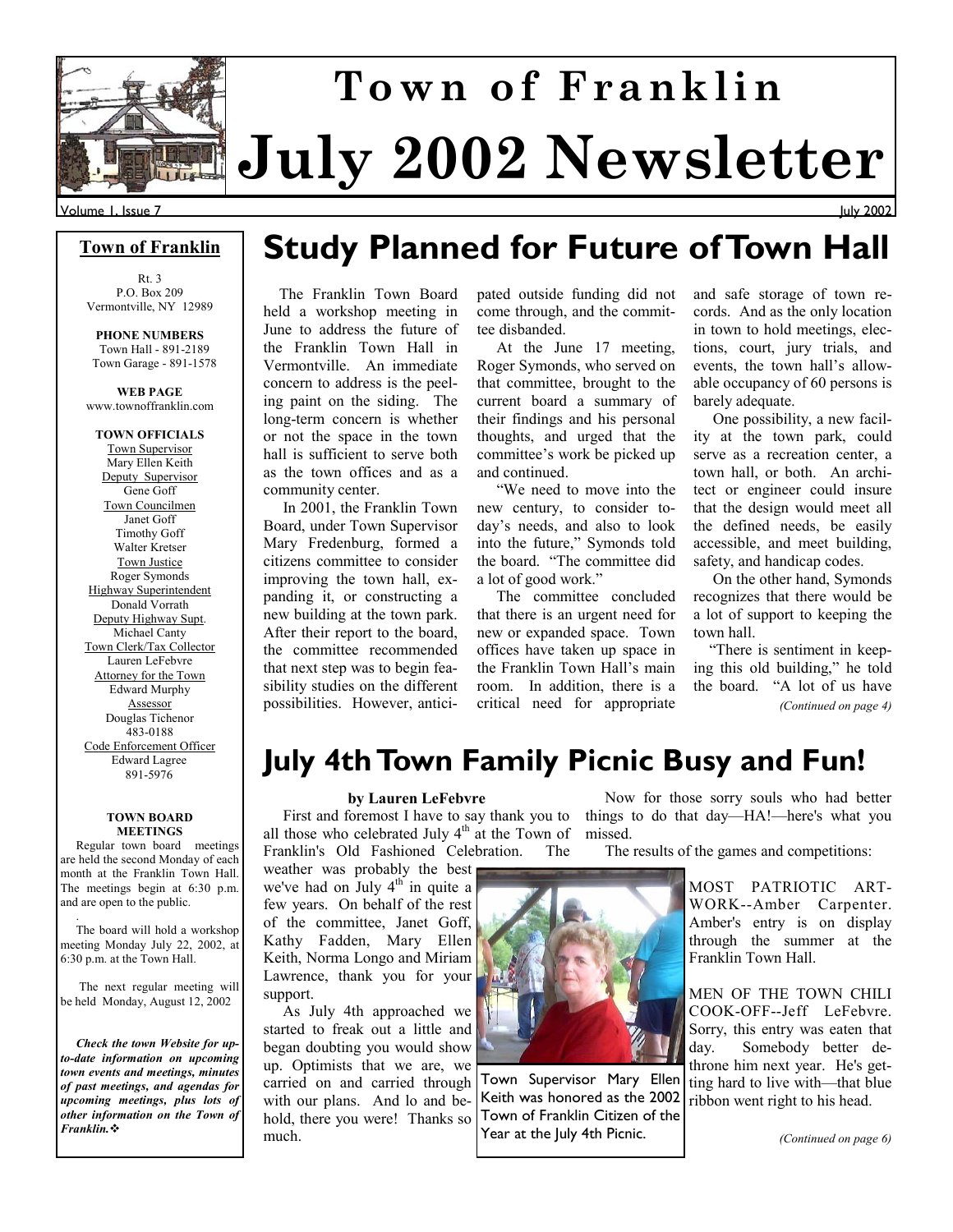# **COMMUNITY EVENTS**

### **Second Town Tuesday to be July 16**

 The next Town Tuesday will be held Tuesday, July 16, 2002, from 2:00 until 7:00 p.m. at the Franklin Town Hall. The event will be sponsored by the Big C Youth Community Service group and will feature Make Your Own Ice Cream Sundaes.

 Make your donation of any amount. They will provide the ice cream and all the toppings.

 The monthly Town Tuesdays are sponsored by the various groups and committees serving our community to serve as a fundraiser and as a town gettogether opportunity.



Norma Longo served strawberry-rhubarb pie, and Krista Tuthill put the whipped cream on the strawberry shortcake at the June Strawberry Town Tuesday.

## **Pet Show Wednesday, July 24**

 All pets, all pet owners are invited Wednesday, July 24, to the Town of Franklin Pet Show. The event will take place at the pavilion at the Kate Mt. Park from 6:00 to 7:00 p.m.

 Pet owners who remember the last Pet Show a few years ago may recall Fred, the singing hound owned by the Smalleys, and the litter of baby kittens brought by Jessica Manny from the animal shelter. The biggest pet was the goat brought by Janet Collier, and best behaved was, believe it or not, Jake Tendler's favorite chicken. No pet could match the poise of Gene and Ellen Goff's well trained dogs.

The pet parade featured a show of several pets' favorite tricks.

 Pet owners of all ages and pets of all types are welcome. Although there will be monitors on hand to help with handling pets, owners are asked to bring and use leashes and otherwise take care for the safety of all the participants.

 Judges will be giving out awards in many categories. Your pet is the best! Put a bow on his collar and come join the fun.

 For any questions, or if you would enjoy helping out as a monitor or a judge, call Lorrie Rumble at 891-3133 or Sara Besaw at 891-5087. ❖

## **55 Alive Driving Course**

 The Town of Franklin Senior Citizens Club plans to offer the 55-Alive Safe Driving Course at the Franklin Town Hall in Vermontville on Tuesday and Wednesday, July 30 and 31, from 1:00 to 5:00 p. m. Students must attend both sessions in full and pay a \$10 fee by check made to AARP. They are also requested to bring their current driver's license and a pen.

This refresher course is designed to

upgrade driving skills for drivers who are 50 years and over. Upon completion of both sessions, a certificate is awarded which is honored by all automobile insurance companies in New York State for a small discount on some part of the automobile insurance premium.

 To register for the course, people may call Fran Oliver at 891-0447 or Margaret Turnbull at 891-2656. $\div$ 

# FOOD PANTRY

 The St. Paul Food Pantry volunteers are working as hard as ever to keep up stock for any families in need in the Town of St. Armand and in the Town of Franklin .

 In addition to the physical work of unloading trucks and stocking shelves, the pantry workers have to work constantly to build up resources and funds. Mary Ellen Keith reported that the State of New York's new budget left amount of dollars for 2002 at the same level as 2001. Unfortunately, there are many more food pantries than before to share the money, so the St. Paul Pantry will need to work harder again to make up the difference.

 Your help is needed more than ever: Leave your cans and bottles in the pantry's drop box by the building next to the Bloomingdale Post Office, or give a donation to help out. The pantry workers make the most of every resource to be able to be sure that anyone in need is not left without help. Your contribution makes a difference!

 The monthly pantry distribution sometimes varies, but usually is held the Thursday after each board meeting. The dates are advertised in the Adirondack Daily Enterprise, are posted at the town hall, and are announced at board meetings.

### Scouts Update

 On a Saturday morning in June in the driving rain, Scouts David Grant and Ted Buchanan were out helping Clayton Smalley put up directional signs throughout the town. The signs were the result of Smalley's Eagle Scout project.

 After field work interviewing town residents, Smalley identified which intersections would best be served by signs pointing the way to recreational sites and other often-requested destinations.

 Smalley's project included designing the signs, researching the materials for them, and getting them made, as well as finding funding for the entire production.

 As soon as the road work is done, the last of the signs go in to finish the project.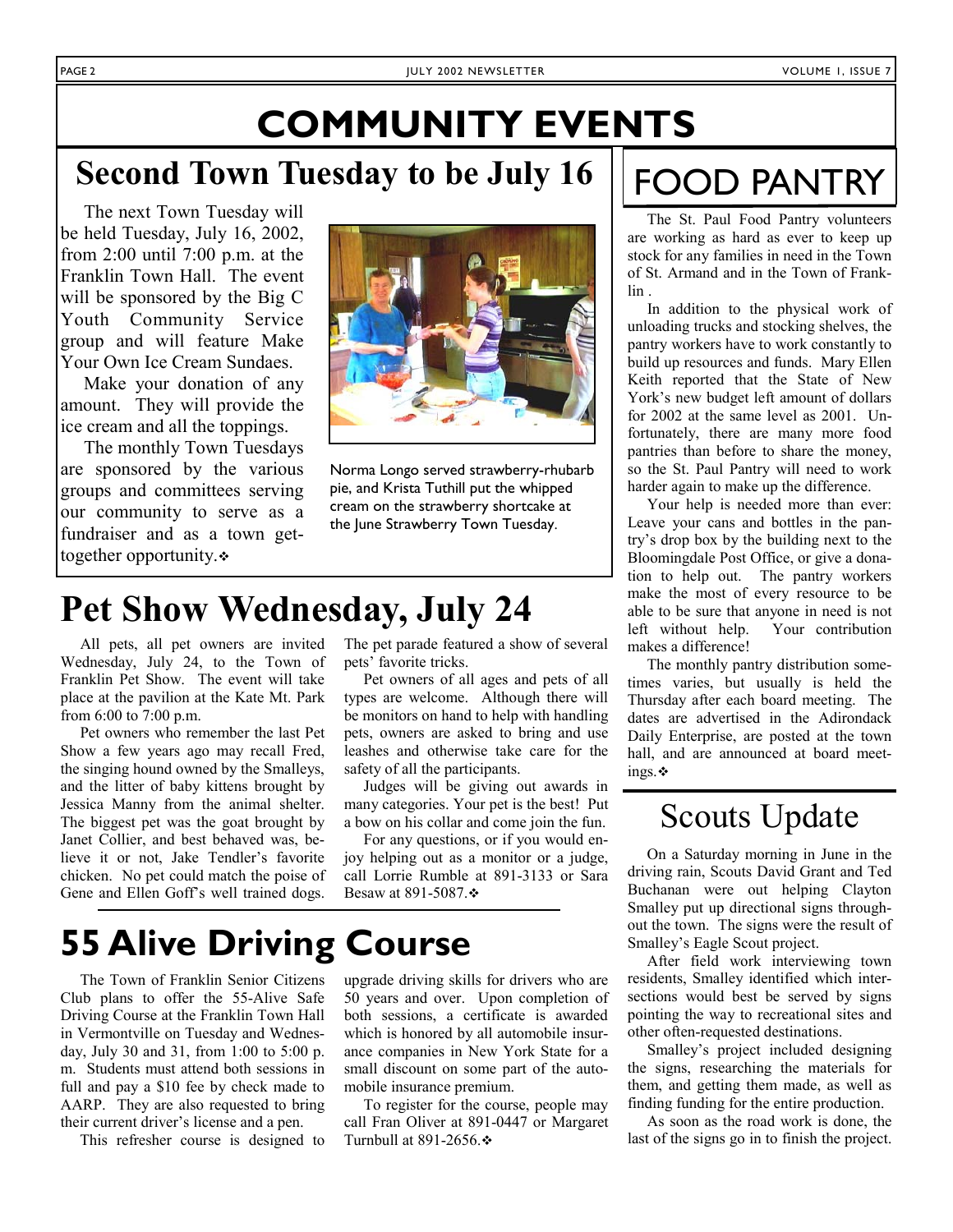### **Memorial Scoreboard To Be Up Soon | Graduations**

#### **by Janet Goff**

 The Curtis Tyler Memorial Scoreboard project is complete!! We would like to thank the following businesses and individuals for their sponsorship and donations for the scoreboard: Gene's Grocery, R&L Towing and Repair, Sandy Hayes Realty, Francis Martin, and Carmen and Norma Longo. Look for the Curtis Tyler Scoreboard sometime in August!

 We have the funds to put the fence around the basketball court! We will be getting the fence from Freedom Fence Co., located in Plattsburgh. Now we just have to nail down a time and date with them. We hope to have this project completed before the snow flies!!

 The Committee worked hard on a very hot and humid Sunday morning spreading wood chips down on the hiking trail. There is still more work to be done on the trails. We're trying to keep the grass from growing up on the paths, but it is a never-ending battle! If anyone has an idea on how to keep the trails clear from this problem, please let us know!

 Our next project will be getting a home run fence up at the upper field. Other project ideas are a new backstop for the little league field and a batting cage.

Our next meeting will be Saturday, July 20, at 10:00 a.m. Note the time change.

 Remember this: Life is like a roll of toilet paper. The closer it gets to the end, the faster it goes  $\ldots$   $\bullet$ 

### **Summer Youth Program Under Way**

 The Town of Franklin's summer season at Kate Mt. Park began on Monday, July 8, as 25 kids came to the park for a day of play.

 Every year, the Town of Franklin provides two adult monitors from 9:00 a.m. until 2:00 p.m. Monday through Friday. They will be on hand to insure the safety of youngsters at the playground and will have equipment and materials for the kids to use.

 The town also will have available to the kids nutritional snacks and bottled water at lunchtime.

 Bill Wilson, park director, and Meghan Arnold, assistant director, will be on hand to keep an eye on the kids. For years the town provided monitored play at the town hall, but after the pavilion was built and playground equipment put in, Wilson moved to the park where kids have more opportunities for play and more room for games.

 All kids are invited to play at the park. There is no registration or sign up for the supervised play hours. The program will run until August 16. $\div$ 

#### **Keith Brown**

 Keith Brown graduated Saturday, June 13, 2002, from the New York State Department of Environmental Conservation Law Enforcement Academy. The Academy is part of the State University of New York at Oswego.

 Brown previously graduated from North Country Community College and had been a Saranac Lake police officer before being recruited by the DEC.

 After a week's vacation at home, Brown will report to his first assignment as a DEC officer in Suffolk County at Stony Brook in Long Island. According to his mom, Keith hopes someday to be assigned to the North Country.

Keith's parents Dot and Keith Brown.

### **John St. Marie**

 Congratulations to John St. Marie who graduated July 9, 2002, from the New York State Police Academy in Albany.

 The graduation ceremonies, which were held at the Empire State Plaza, featured the West Point Military Band, and was attended by Lt. Governor Mary O. Donohue.

St. Marie's field training will begin in Tupper Lake with a five-week assignment, and that will follow with another five-weeks in Indian Lake. After that, St. Marie will get his permanent assignment.

 St. Marie is the son of Linda St. Marie.\*

### Post Office Construction a Little Behind Schedule

 It will be awhile yet before the new Vermontville Post Office will be open for business. The construction a little behind schedule and the opening date has been moved from August to a date later into the fall.

 The property and building are being developed by Baer Realty of Troy, New York, and will be leased to the United States Postal Service.

 According to Kenneth Baer, who is in charge of the project, "It's not moving as fast as we wanted. All the subcontractors are busy. The work didn't start until winter, and the heavy spring rains have put a lot of the subcontractors behind."



 In general, the work is going fine; the poured concrete floor is in. Baer is currently looking for a site contractor to pave the driveway and parking area. "We try to hire locally and are hoping to find someone soon."

 Baer Realty specializes in developing post offices. In addition to two in Plattsburgh, they also own post offices in Morrisonville, West Chazy, and Bolton Landing. The large one in Sherburne, Vermont, also belongs to Baer.

 The Vermontville Post Office temporarily is housed in a trailer next to Gene's Grocery. ❖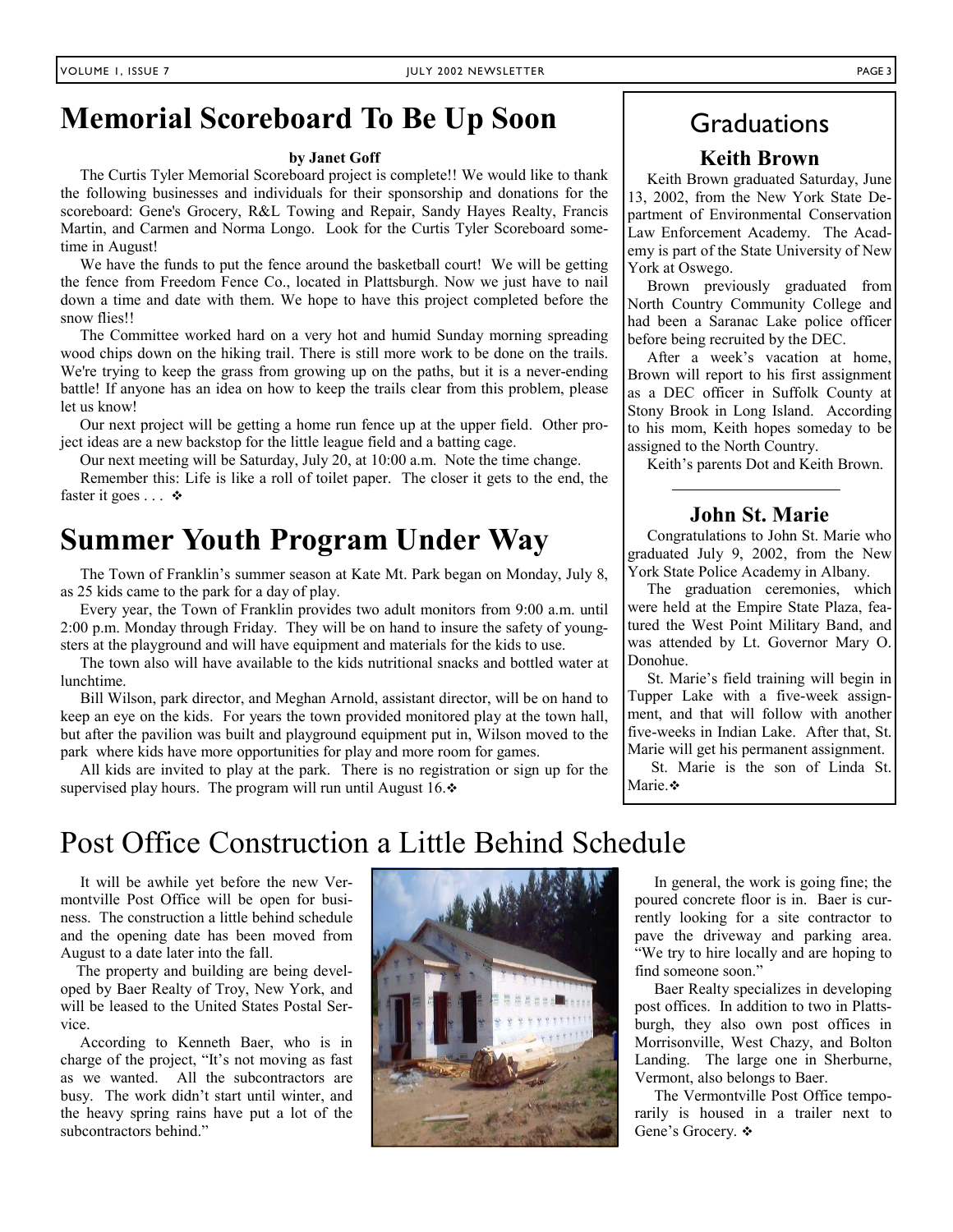## **Board Tables PWC Issue** The Aspen Education Group has can-

 In May, the Loon Lake Homeowners Association requested that the Franklin Town Board consider enacting a law to prohibit personal watercraft (PWCs) on Loon Lake. The board responded by forming a committee to study their request, and Walter Kretser, who headed the committee, reported the findings to the board at the July 8, 2002, regular board meeting.

 Basing the report on safety, property value, environmental issues, and the support of the ban among the residents of Loon Lake, the committee recommended that the board not act on the request. After discussion from the floor both for and against the law, the board agreed.

 The actual support of shore owners for the ban has been unclear. The town board received 54 letters in support of the ban, all but two of them versions of the same form letter. Other letters against the ban also were received. While the LLHA claims that their members support the ban, the support may possibly be as low as 35 percent among all of the shore owners.

 In a July weekend afternoon visit to the lake, there was only one other craft on the lake – a canoe – and a loon with a chick swam by. There were three PWCs, Jet Skis, visible on shore. In an interview, one homeowner said there never has been more than two Jet Skis out at a time, and that they're out for only an hour or so. There is no documentation of past problems with Jet Skis, and, because there is no public access to the lake, it is not likely that non-shore owner PWC users would ever become a problem.

 There also was no evidence of loss of lakeshore property values because of PWCs.

 In his report, Kretser expressed concern about the difficulty of enforcement of such a law. Department of Environmental Conservation's Bill Crane said that the DEC and the state police would not be likely to respond to a PWC complaint on a "private" lake, which is what Loon Lake is considered. The town would have to consider creating a position of town constable or contract with someone to police the lake. However, that person, too, will not have access to the lake.

 As far as the safety factor is concerned, New York State is drafting a bill to require all 16- to 27-year-old PWC users to take safety training before they can use the craft. Also, the old 2-stroke motors are no more polluting than motorboat motors, and the new 4-stroke models are even more efficient. Because the craft are light, there is very little wake. Erosion on the lakeshore would be the result of the riders being intentionally too close to the shore, but not from normal use. There were no signs of unusual erosion on the shore.

 With no documentation to support the argument for the ban, the board was unanimous in their vote. They agreed to consider reopening the issue if there is evidence of problems in the future.

### **Teen Camp Plans Dropped**

celed their plans to develop a wildernessworkshop camp in Onchiota. In a June 20, 2002, letter to Town Supervisor Mary Ellen Keith, Cindy Garso, of North Woods Engineering in Saranac Lake, explained that the reasons for their withdrawal were the costs of construction in the North Country, the short construction season, and state regulatory requirements.

 At a meeting at Paul Smith's College library on April 11, 2002, the Aspen Group announced their plans to develop 640 acres on Roakdale Road, next to the Fadden Indian Museum, as a camp to hold wilderness programs for troubled teens. They run 43 similar programs throughout the northwest and the south, and had decided Onchiota was an ideal location for their first northeast location. They had planned to run the camp year round and to serve approximately 200 kids in their first full year of operation

 Aspen Group contracted with North Woods Engineering to help them with the development of the site.

 "I was surprised as anyone" that they pulled out, Garso said. She worked on their behalf with the different New York State agencies that would have been involved in the project: the Adirondack Park Agency, the Department of Health, and the Department of Environmental Conservation. "We got through the whole process. The APA and the DOH were actually very supportive."

The Aspen Group representatives told

*(Continued on page 5)* 

## **Committee to Study Town Hall Future**

#### *(Continued from page 1)*

lived here a long time, and this building is a landmark and reference point. People went to school here; a lot of public business has been conducted in this building. This building *is* the Town of Franklin for a lot of people."

 The current town hall was built as a school 1912. The kitchen addition came in 1950. Renovations to the building were done in 1971 after the town took over the building as a town hall.

 An addition onto the town hall to accommodate all of the town's requirements would have to include expanded parking space and possibly the loss of the playground.

 As Buildings and Grounds Supervisor for the Saranac Lake Central School District, Symonds has had years of experience in building maintenance and in planning and executing public building projects. He is familiar with the importance of getting public support for capital projects.

 "I would like to see the board get out in front here," he concluded. "The planning process should include people with expertise to be sure that that it is done properly. You need a well thought out plan that clearly demonstrates what you are trying to accomplish." Symonds recommended that the board plan to have public hearings throughout the process.

 The board agreed to reactivate the committee, but to limit its size to five members instead of the original eight. Members will be Symonds, Councilwoman Janet Goff and Jean Baltzly, who served on the original board, and Councilman Walter Kretser and Frank Karl.

 Their first order of business will be to advertise in the Adirondack Daily Enterprise for bids for painting the town hall. Specs are available at the town hall. $\div$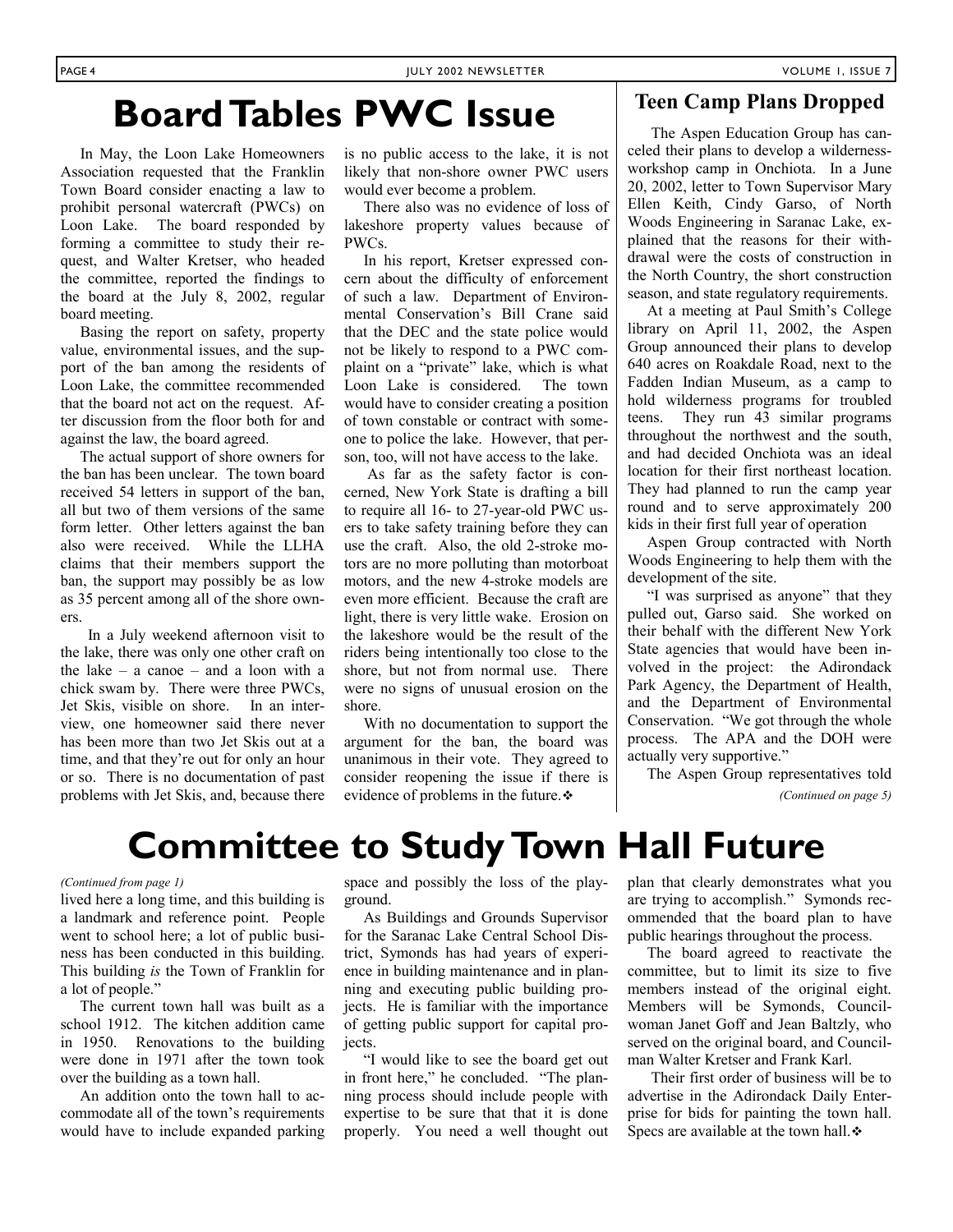### **Highway Superintendent's Report**

*The following is Highway Superintendent Donald Vorrath's report to the Franklin Town Board at the July 8, 2002, regular board meeting.* 

 ·Prep work is complete on Plank Road. Shoulders need some grading – scheduled after paving when grader is available.

 ·County is behind approximately one week with paving schedule. Starting July 9 with Town of Harrietstown, then Franklin, and finish with Brighton.

 ·Started to remove sand and ditching at Cold Brook Road and Fletcher Farm Road intersection. Need approximately three more days.

 ·Ford tractor was repaired by Giroux Brothers and returned to the shed. Some raking was done at Kushaqua and mower is now installed to start grass cutting.

 ·Deputy Superintendent Canty returned from two weeks of National Guard Active Training on June 24, 2002.

 ·Highway employees installed two driveway culverts on Swinyer Road.

 ·Highway employees assisted Custodian Russ Robertson in taking tables and chairs to Kate Mt. Park for July 4 celebration.

 ·Besides the normal maintenance, other essential maintenance included: Cutting blades on brush hog mower; exhaust and air canisters (brakes) on 98 International; bucket blade on loader; door latch on loader; hydraulic line and hoe teeth on backhoe; radio (2-way) installed in '03 International.

·The 2003 International delivered June 27, 2002.

·Washout repaired on Goldsmith Road.

·Additional trees downed – cut and removed.

 ·Deputy Superintendent Canty working on colored markings on plastic-coated town map of highway assets to include signs, culverts, types, etc.

 ·Grader rental pushed back to around beginning of August due to paving schedules.

 ·Request board approval to attend NYS Association of Town Highway Superintendents Annual Conference and Meeting Sept. 24 – 27, 2002, at Kutsher's, Monticello, NY.

 The Highway Department's summer hours are Monday through Thursday, 6:00 a.m. until 4:00 p.m. This 26-week schedule involves the major work for our highway system.

 Besides the regular maintenance of equipment along with the unexpected breakdowns, this workload includes, but is not limited to: ditching; culvert replacement; culverts to be cleaned and/ or flushed; patching, both hot and cold; brush and tree cutting and chipping; paving approximately two miles of road surface; roadside mowing that now includes 4.5 acres of the capped Onchiota landfill; sign replacement; brooming of winter sand and debris; hauling of sand to residents who can make use of it; reciprocal help to other towns who, in turn, help us, especially during paving; obtaining the necessary permits from DEC, APA, and UFPO before we dig, ditch, or cut; and not to mention the washouts, downed trees, etc.

 With the above in mind, the highway employees are allowed to use their earned time only during this period, which puts a strain on schedules and what needs to be done.

### **Camp Plans Canceled**

#### *(Continued from page 4)*

her, however, that their projects in other states never before had been under any regulatory jurisdiction. She also felt that they had not accounted for the additional construction costs in time and materials necessary for the long and cold Adirondack winters. The short Adirondack building season meant they would not meet their deadline to be up and running.

 When Aspen Group announced their plans last April, residents of the Town of Franklin expressed mixed feelings about having the camp in town but for the most part were supportive. As planned, the camp would have had little impact on the day-to-day life of Onchiota residents, and Aspen Group had anticipated hiring up to sixty staff, some of whom would have been hired locally.

 For now, Aspen Group will look for another location somewhere in the northeast. Garso says she wishes them well, adding, "I think they'll find working with any state in the northeast similar to their experience here. I wish they would have stuck it out here."

### **Board Approves First Two HUD Projects**

 The first two HUD projects have been given approval by the Franklin Town Board to go ahead with construction. Scott Campbell, the housing rehabilitation specialist from Friends of the North Country, brought the two projects to the board at the July regular board meeting.

 The 2001 HUD/GOSC program is the Town of Franklin's third HUD grant since 1990. All of them have been won and distributed with the help of the Friends of the North Country of Keeseville.

 The grants are now called HUD/ GOSC because the state Governor's Office for Small Cities now administers the program. Campbell explained to the board that the reason the projects are coming up late into the building season is because of the new requirements in the approval process of the applications and monitoring paperwork mandated by the state. Instead of approving applications as they come in, all applications had to be received and evaluated on a "worse condition, greatest need" basis. The state has also requires that a thorough study of lead paint hazards be done on each project.

 The state also is requiring that the State Historic Preservation Office be notified to approve work on all buildings over 50 years old. It always has been a requirement that any project that uses federal or state funds is subject to historical approval, but in the previous HUD grants, it had been done in house by personnel from Friends of the North Country. Now they must have SHPO determine if there is preservation value.

 In addition to his work as a rehabilitation specialist for Friends, Campbell is currently its acting director. Ann Rusow Holland, who has been director of Friends of the North Country since its beginning over 20 years ago, and who has worked with the town since the first grant, has retired. The board is grateful to Holland for the service she provided to the town over the years.